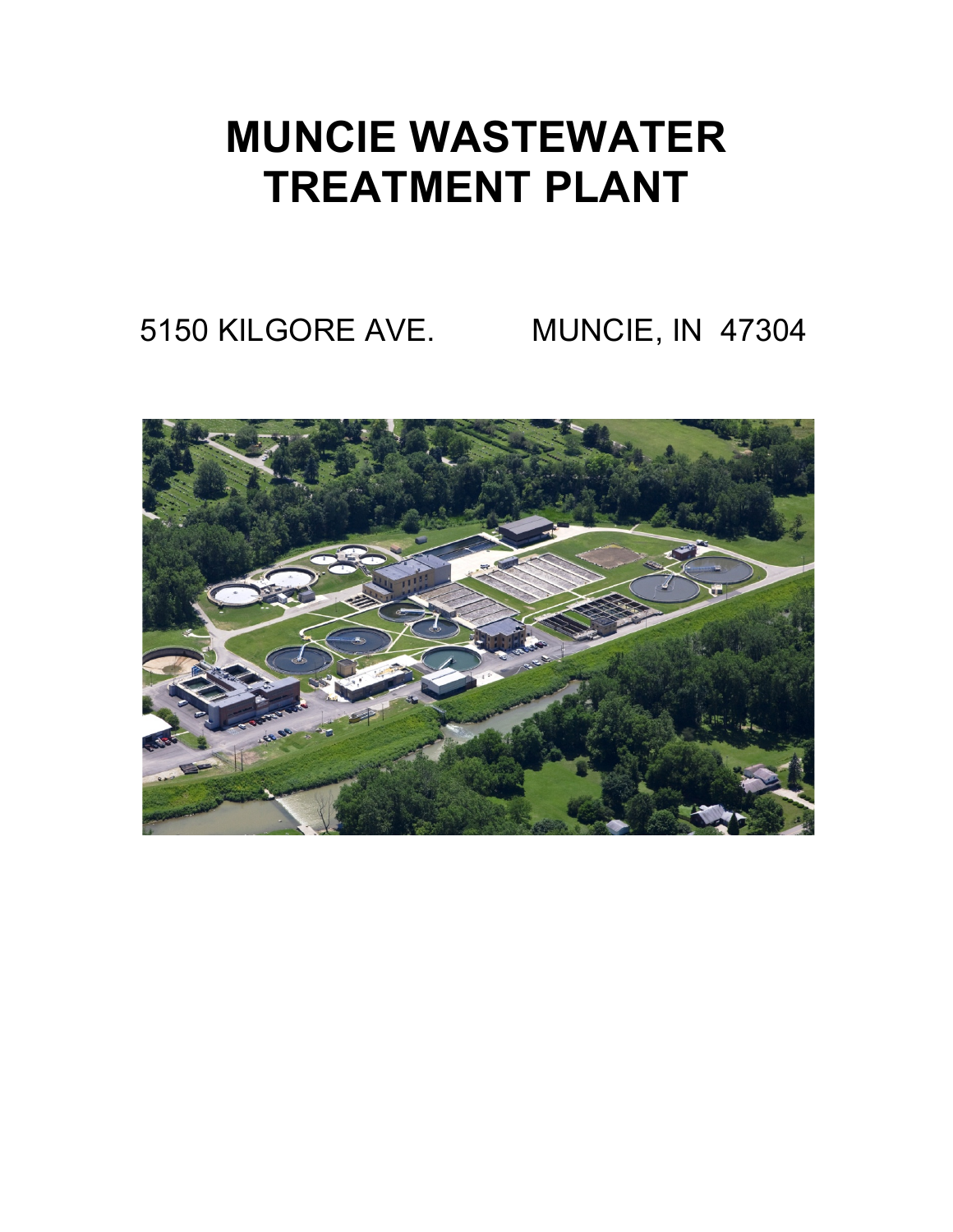

The water we drink today has been here since the dinosaurs roamed the earth. We always have had about the same amount of water on the earth. Water is evaporated into the clouds by the sun and returned to earth when it rains. The water then filters through soil which helps to naturally purify it.



Just think 70% of the earth is water, yet only 3% is fresh water and of that 3%, 2% is locked up in ice caps and glaciers. That leaves about .0001% for rivers and .0007% for lakes, the rest is ground water, moisture and vapor. But with so much water being used Nature is having a problem keeping the water cleaned. So man has to help clean up the water.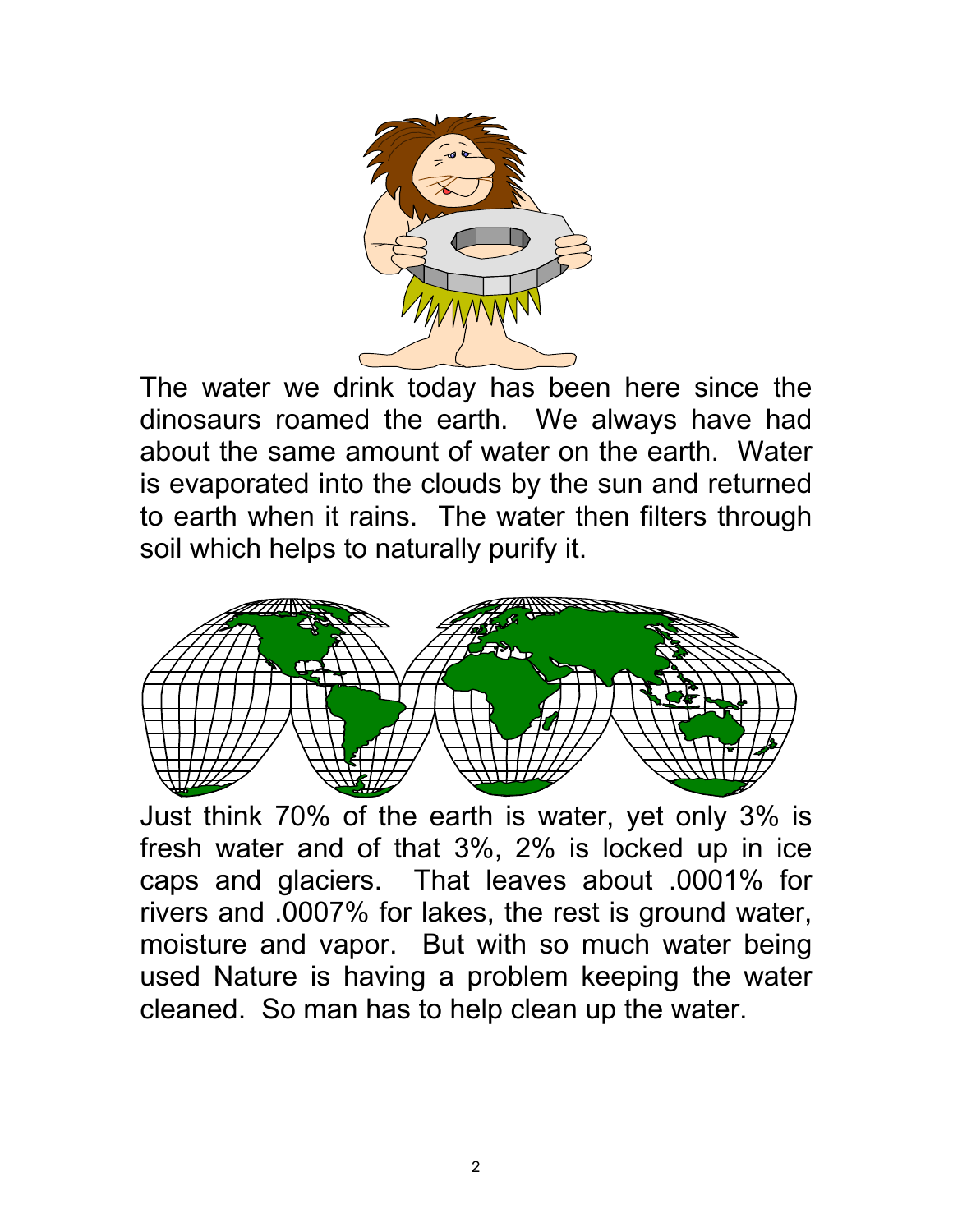Each household uses about 176 gallons of water per day. If you think about just the people in your house, that is a lot of water. With the amount of people on earth increasing, we need to think about "Water Conservation." This means you need to think about the amount of water you use and the waste everyday. When you take long showers or let the kitchen faucet run to let the water get cold. Small things like this can make a big difference if enough people think about it. Today many people need to "re-use" water. This means cleaning wastewater for the next person to use.

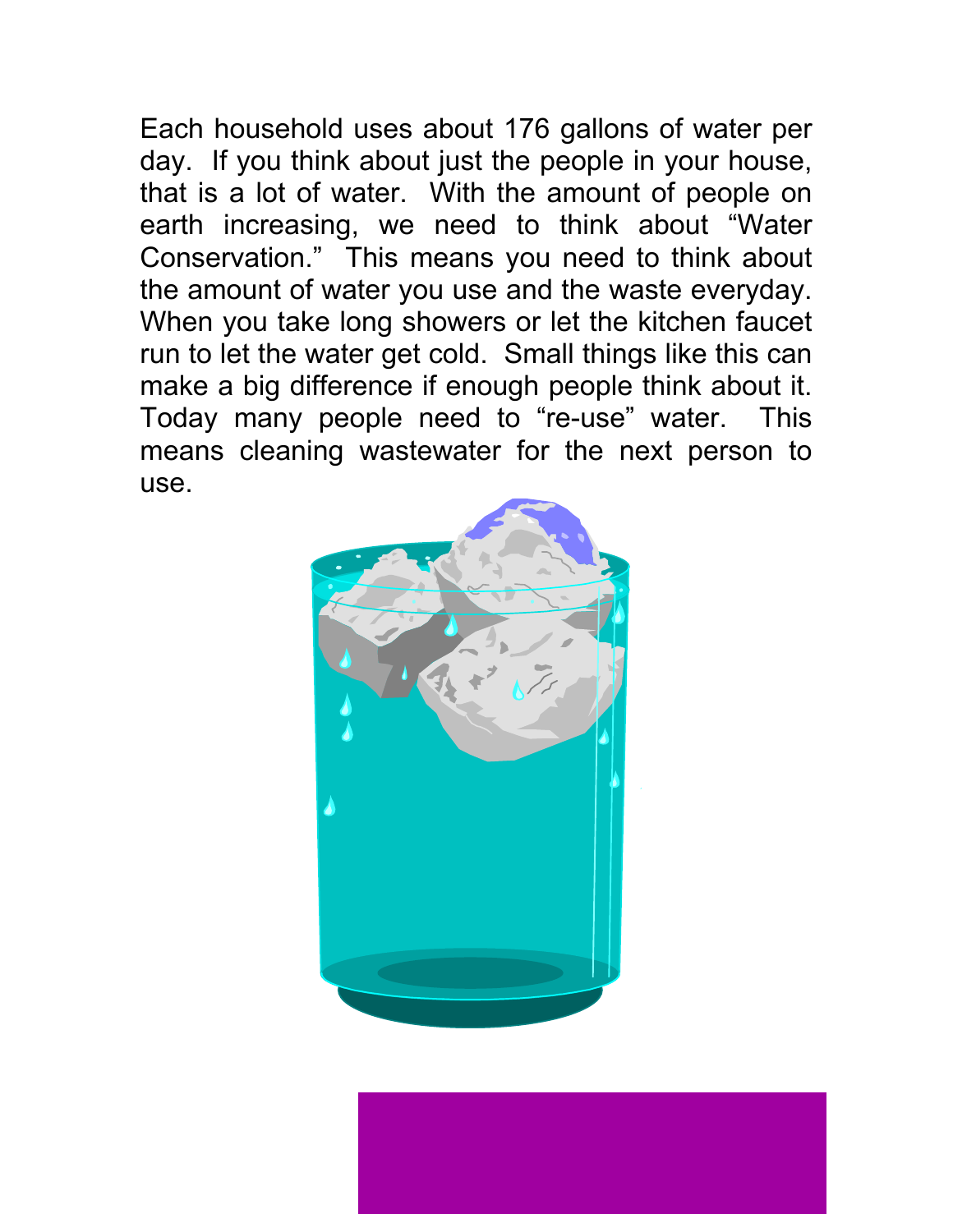The water you drink if you live in Muncie comes from the White River.

White River starts as a bubbling stream out of the ground about 40 to 50 miles north of Muncie. It flows past the reservoir and is pumped from the river to the Water Treatment Plant. In Muncie the Water Treatment Plant is called Indiana - American Water Company. It is located on Burlington Drive. They clean the water using settling tanks, sand filters, and add chlorine to kill bacteria that can harm, humans.



then pumped to homes, stores, schools and industries for use.

When the water goes down the drain it becomes

"wastewater." The waste water flows through a series of pipes to a main "sewer." Most of the waste- water can flow by gravity, but if it can no longer flow by gravity a lift station is built.

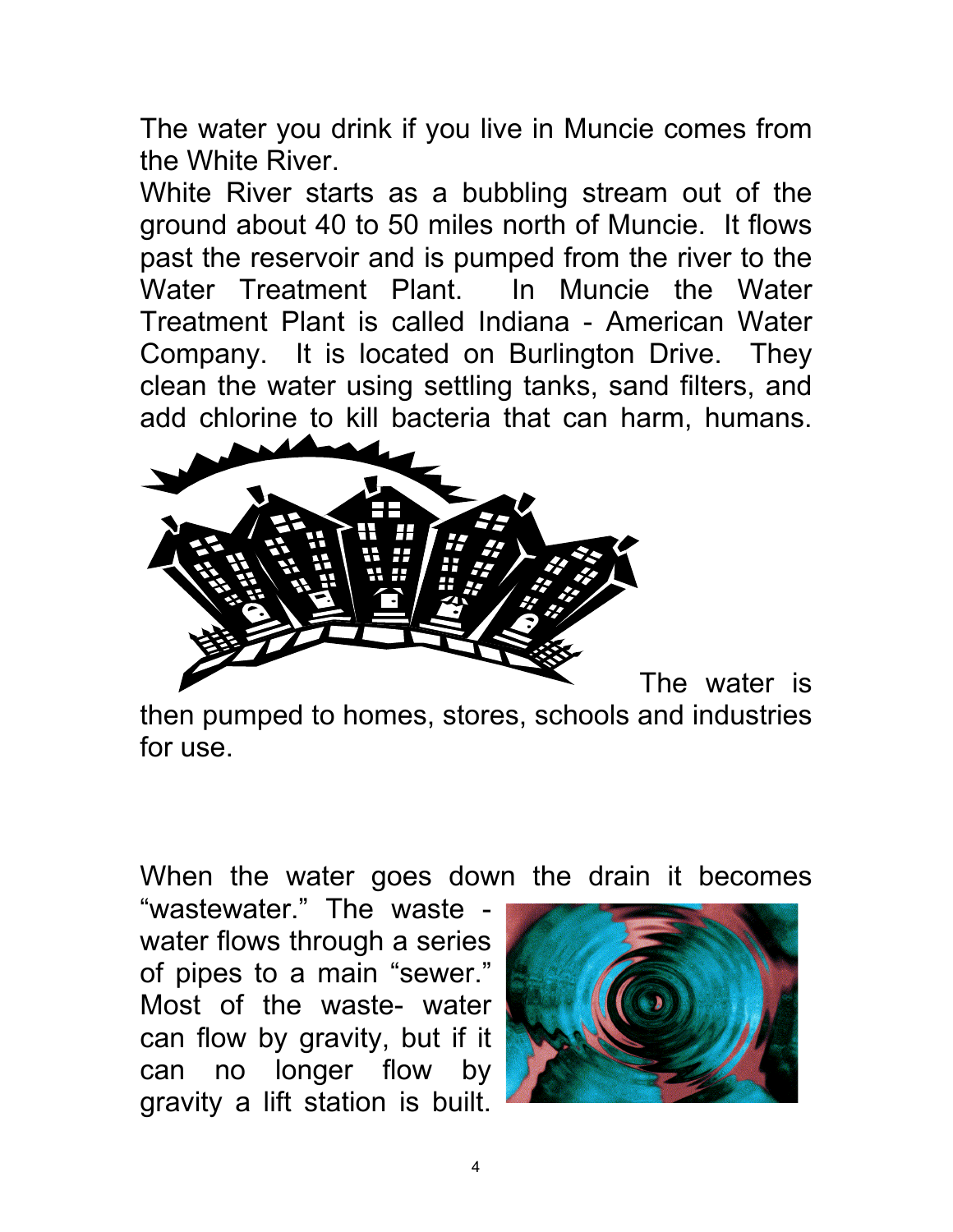This is a place where pumps can lift the water to a point where it can again flow by gravity. It you live in Delaware County and have a septic system the wastewater will be pumped out by a Septic Service and driven to the Wastewater Treatment Plant. In Muncie all wastewater ends up at the Muncie Wastewater Treatment Plant at an average of 16.5 million gallons per day. (One gallon of water weighs 8.34 lbs.) White River has an average flow of 1.2 million gallons per day.



The industries in Muncie must clean their used water before it can be released to the sewers.

They have small treatment plants where chemicals and settling tanks are used to take out metals and other harmful items. They are inspected by the Muncie Bureau of Water Quality (located at the Muncie Wastewater Treatment Plant) regularly.

Once the wastewater reaches the treatment plant two fine trash screens remove objects that could plug or harm pumps and equipment. Then it flows to the raw sewage pumps. These pumps lift the flow to a higher point so it can then flow by gravity.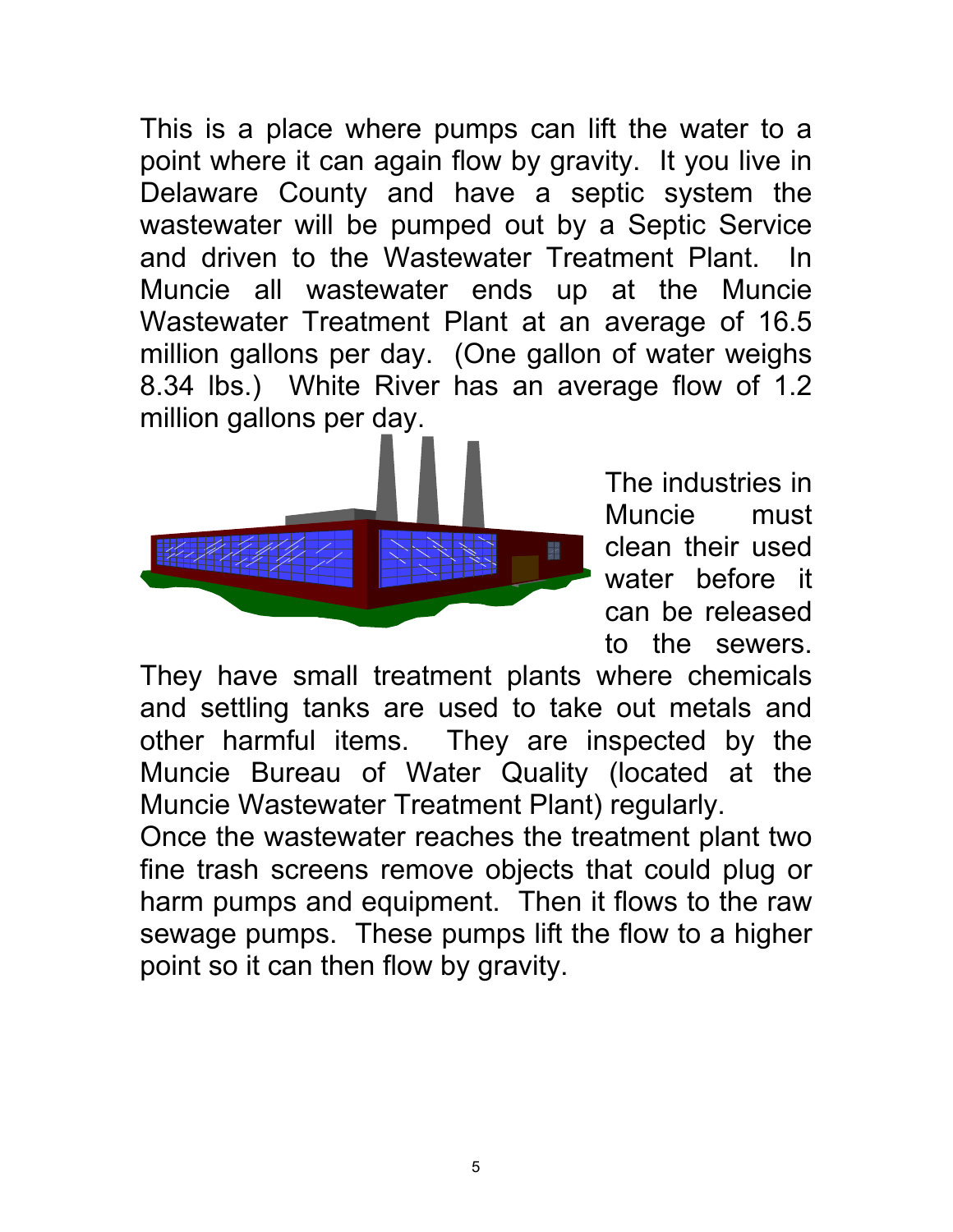

Sand, grit and other heavy material are removed by two "Head Cells" – which use a vortex type of flow pattern to separate lighter organic solids from the heavier inorganic ones. The heavier inorganic solids are collected and pumped to a slow conveyor for disposal. The water and organic solids flow downstream to the Primary Clarifiers. The grit is dewatered and hauled to the landfill.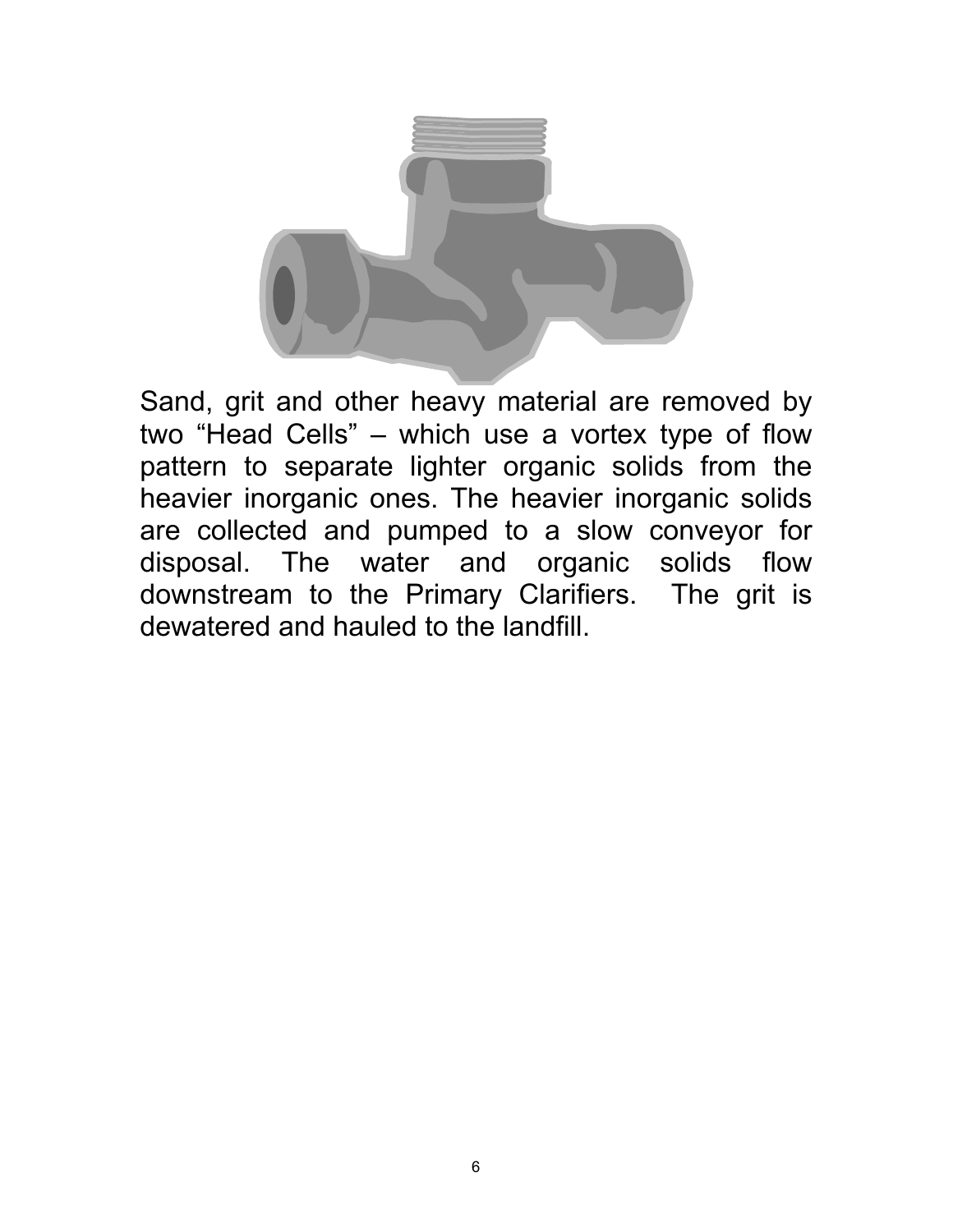

From the Head Cells, the flow goes to two Primary Clarifiers. The solids settle to the bottom and the scum is skimmed from the surface. The solids that settle is called "sludge." The sludge is then pumped to the digester for further treatment.



The liquid flow goes to six "aeration tanks." Three large blowers provide air to the tanks, causing the water to bubble and mix. The air is needed for the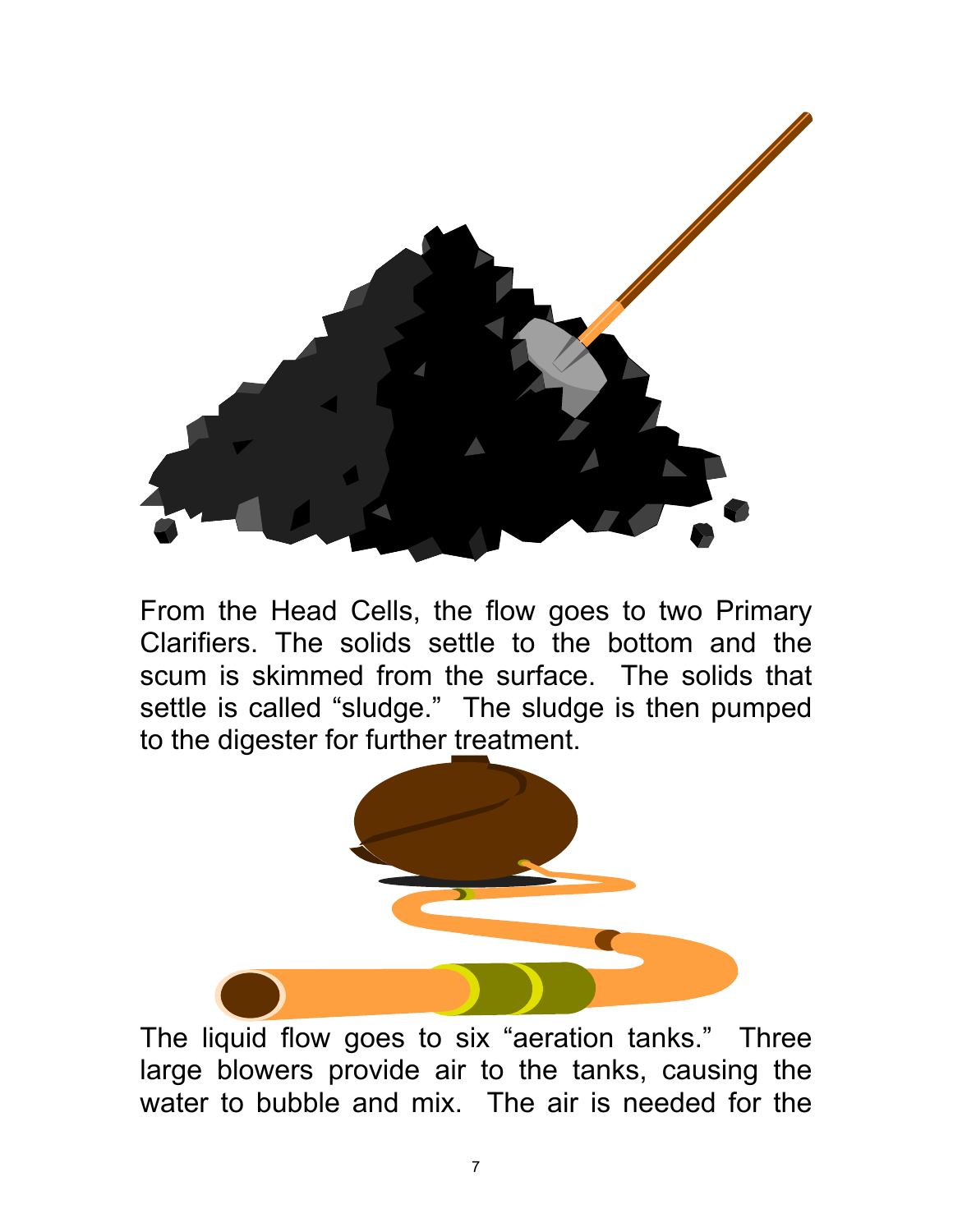"good bacteria" to grow and "eat" the remaining solids in the wastewater that didn't settle in the primaries. These bacteria are microscopic size bugs.



Following the aeration, the "solids," now made up of "bacteria and sludge" (webbed together to form a "floc") are settling in four circular and two rectangular



settling tanks(Clarifiers). Some of the solids from the bottom of the Clarifiers is sent back to the aeration tanks,and some is sent to the Rotary Drum Thickener (RDT). The RDT thickens by removing some of the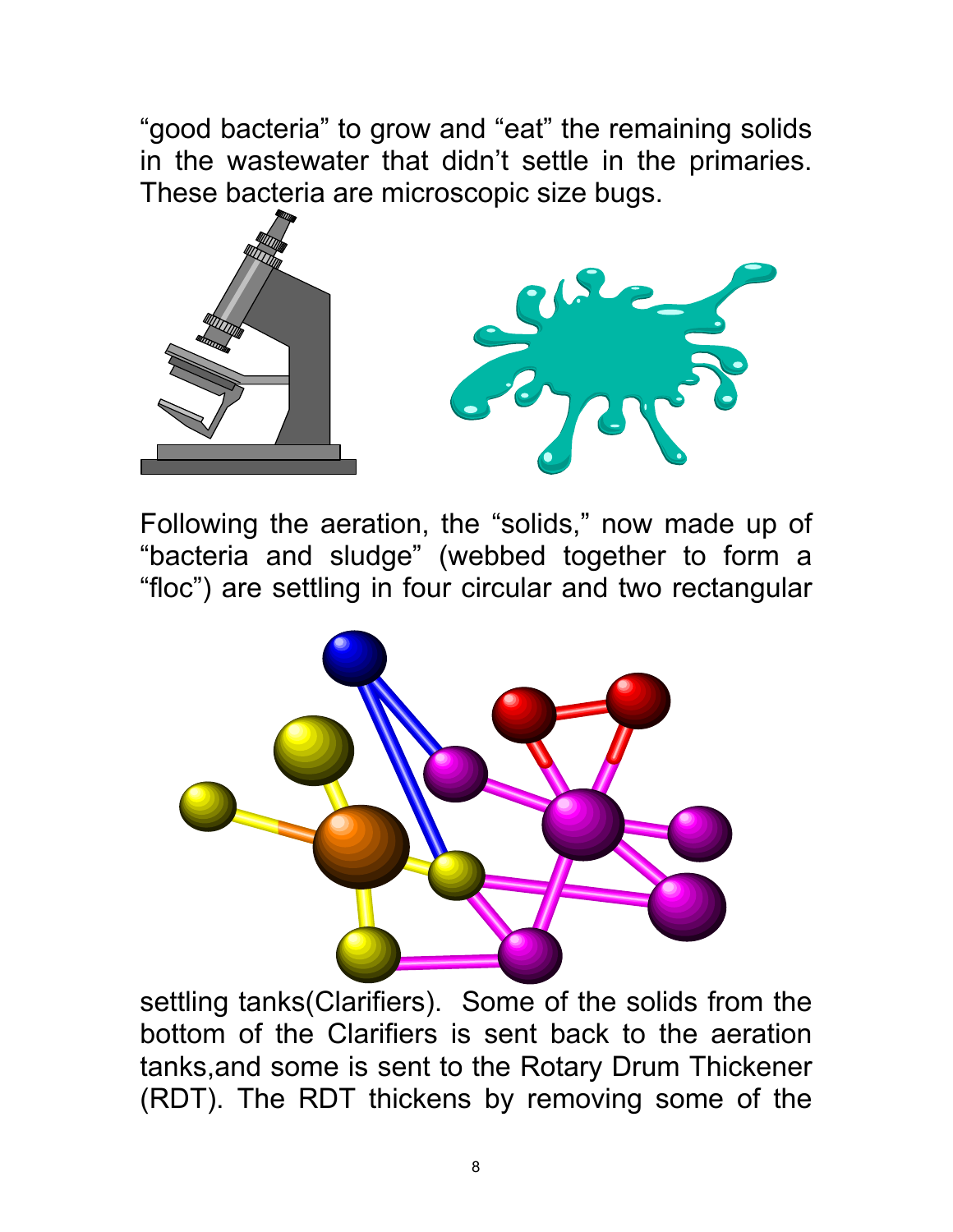water and thickening the sludge to save room in the Digesters where it is pumped to. The remaining liquid from the Clarifiers flows to 3 submersible pumps. The pumps lift the flow to mono-media filters. Here the water is filtered through Silica media. This helps with the final "cleaning" of the wastewater. Chlorine is added from April 1 to October 31 to help kill the remaining "bad bacteria," that can cause illness. These are called "pathogenic." Sulfur dioxide is then added to take away the chlorine.

The primary and secondary sludge is pumped to the two "primary digesters." Here the sludge is mixed and heated to allow a different kind of bacteria to grow that "eats" the sludge and help to stabilize it. The bacteria breaks down the sludge particles and some of the by-products are water, methane, hydrogen sulfide and other products. These digesters are mixed to keep the bacteria in contact with new incoming sludge. This heated sludge is then pumped to one of the 4 "secondary" digesters where it can just rest with no heat or mixing. In the secondary digesters the solids again settle to the bottom and the liquid goes to the top. The liquid (supernatant) is sent back "to the plant" via pipes to be reprocessed. The solids are either hauled to farm land in liquid form, or dewatered by 4 belt presses. Belt presses dewater the sludge by filtration on the top belt and squeezing or compaction in the middle. The end product is a "cake" the consistency of a dryer mud pie.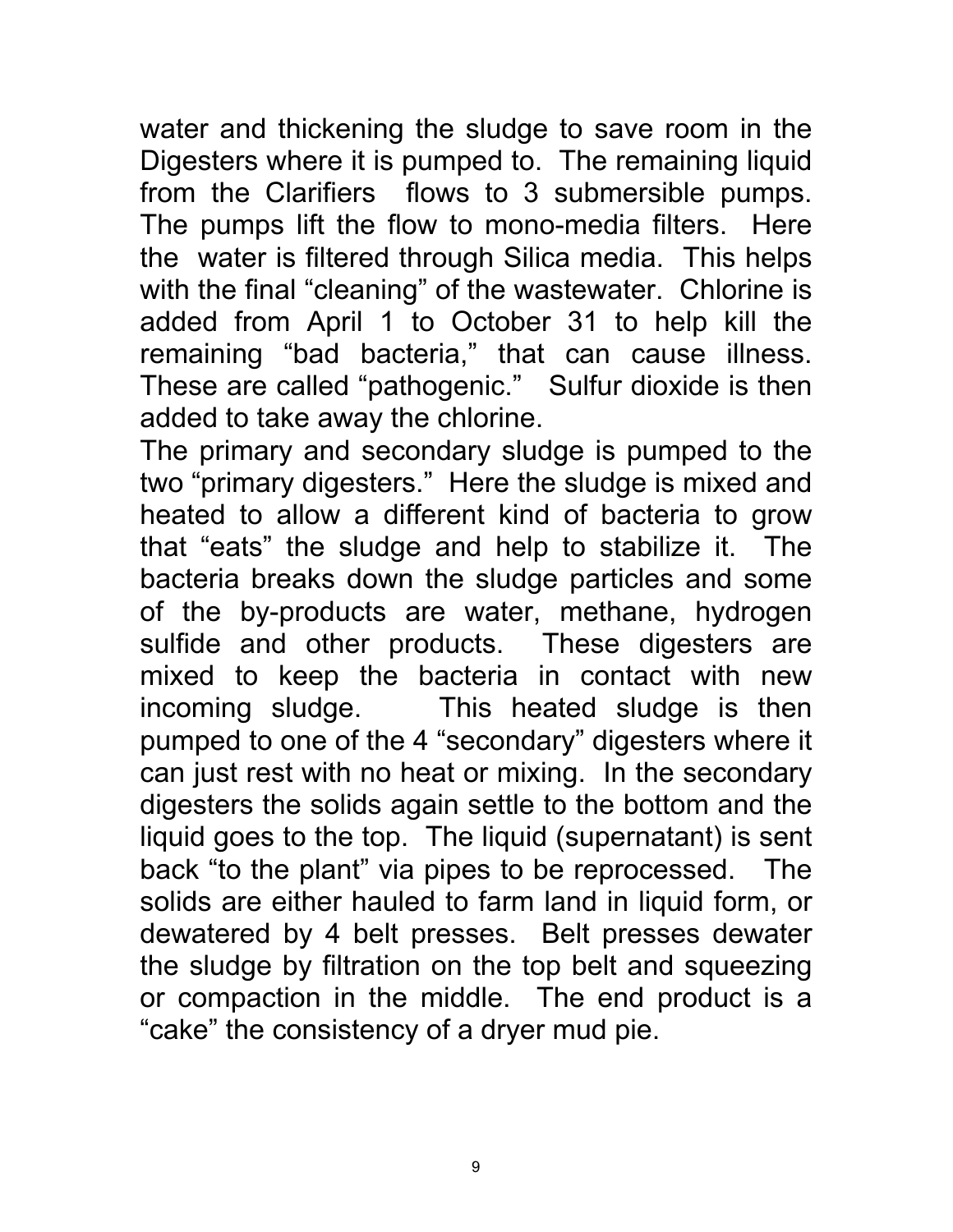

The "cleaned wastewater" then flows back into the White River Where it resumes its journey.



List ways to conserve water around your home, school or where you go: 1.